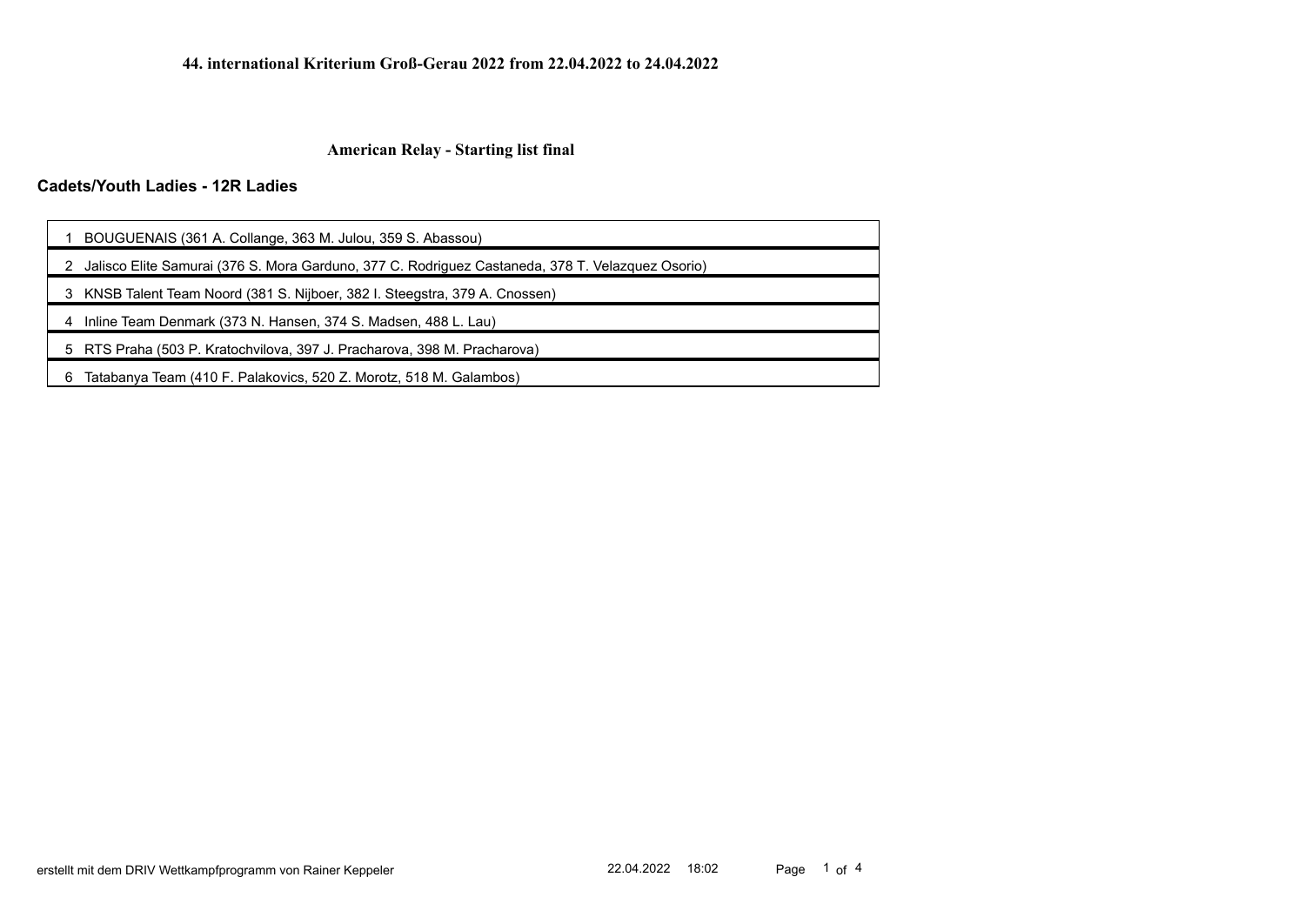# **Cadets/Youth Men - 12R Men**

| Jalisco Elite Samurai (439 C. Barba, 440 J. Ordonez, 306 J. Angeles carrada)   |  |  |  |  |
|--------------------------------------------------------------------------------|--|--|--|--|
| KNSB Talent Team Noord (311 R. Metz, 310 J. Haitjema, 309 C. de Velde)         |  |  |  |  |
| Pole France Espoir BFC (320 G. Tardy, 319 C. Paquet, 318 T. Faron)<br>3        |  |  |  |  |
| BOUGUENAIS (287 S. Bellay, 289 N. Guyomarc H, 290 M. Remond)                   |  |  |  |  |
| Tatabanya Team (343 N. Gödöny, 459 N. Urbanek, 458 D. Jonas)                   |  |  |  |  |
| ERSG Darmstadt (431 C. Pereira, 432 S. Stirnat, 292 S. Düppre)<br>6            |  |  |  |  |
| Inline Team Denmark (301 M. Jeppesen, 302 C. Nube, 438 M. Westergaard Nielsen) |  |  |  |  |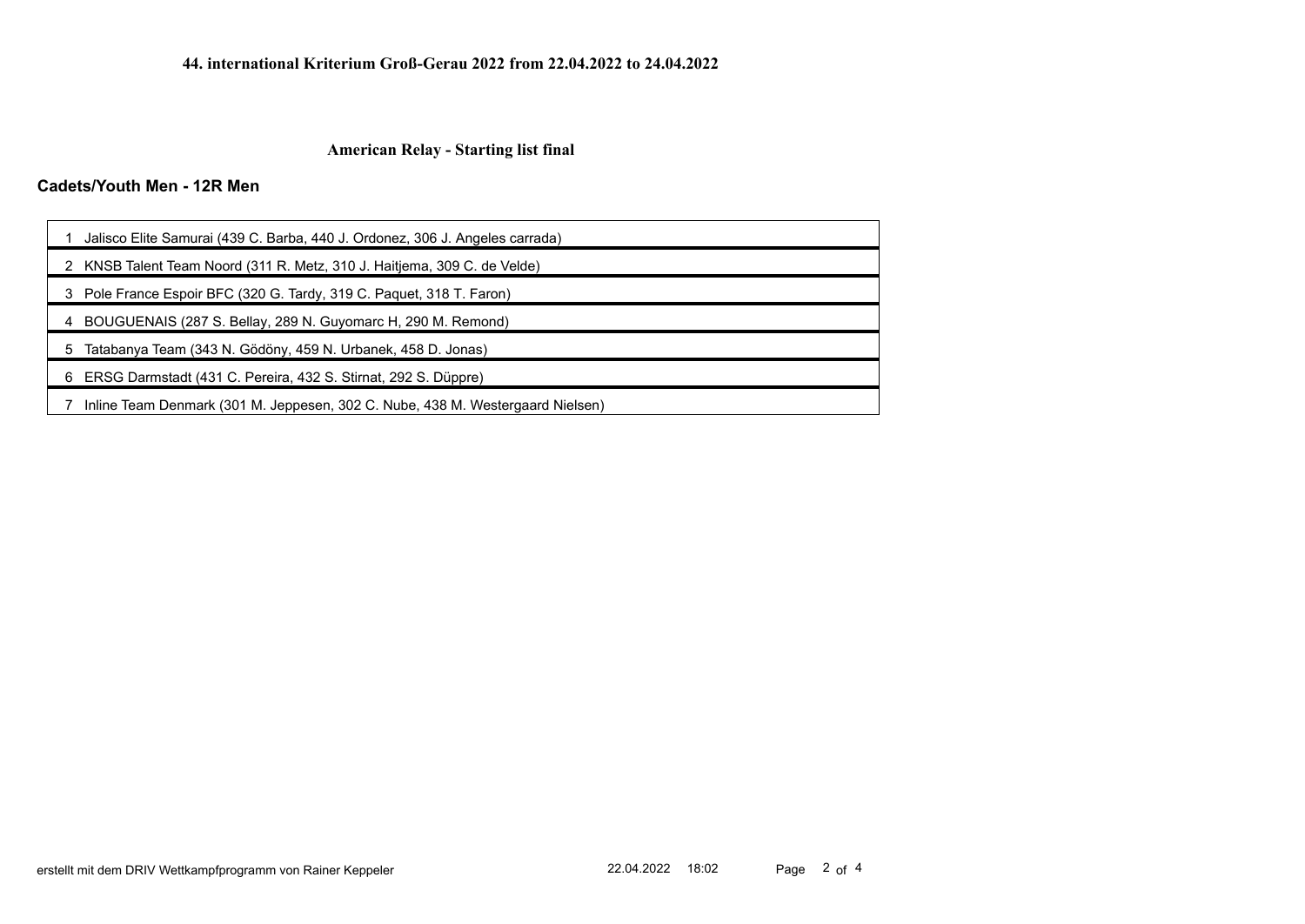# **Junior/Senior Ladies - 15R Ladies**

| DoubleFF (140 F. Huls, 184 F. Vanhoutte, 164 L. Van loon)                       |  |  |  |  |
|---------------------------------------------------------------------------------|--|--|--|--|
| 2 Team Arena Geisingen (178 D. Gardi, 173 C. Stoddard, 171 L. Gaiser)           |  |  |  |  |
| 3 KNSB Talent Team Zuidwest (145 N. Noordergraaf, 269 E. De Vries, 268 P. Koot) |  |  |  |  |
| 4 Pole France Espoir BFC (260 C. Garropin, 261 M. Omphalius, 153 L. Thiebault)  |  |  |  |  |
| 5 Pole France (154 E. Le Guennec, 115 M. Balanant, 152 J. Rencker)              |  |  |  |  |
|                                                                                 |  |  |  |  |

6 KSBM Praha (142 J. Bohumska, 143 M. Fajkusova, 144 A. Lokvencova)